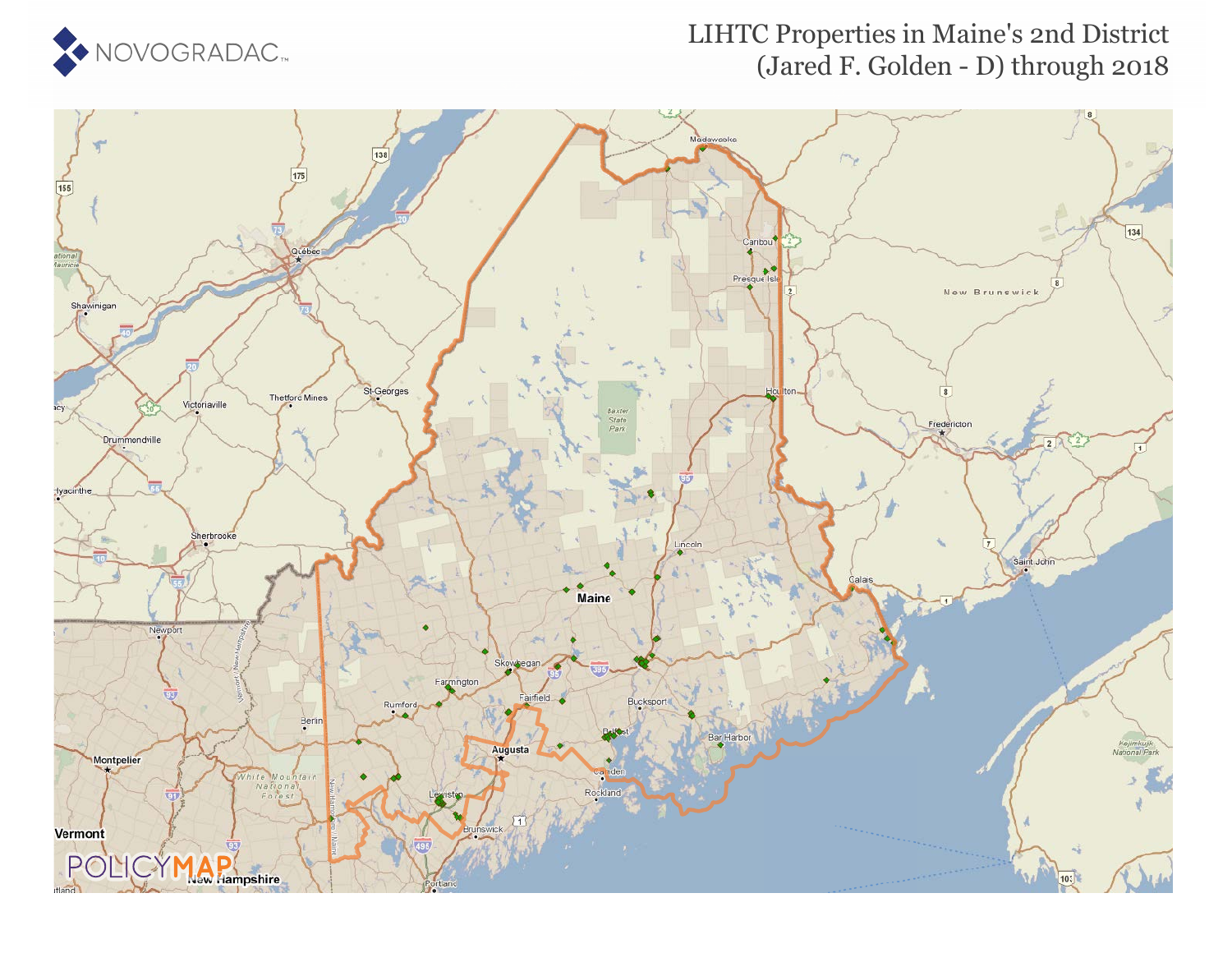| <b>Project Name</b>                       | <b>Address</b>                              | City             | <b>State</b> | <b>Zip Code</b> | Nonprofit<br><b>Sponsor</b> | <b>Allocation</b><br><b>Year</b> | <b>Annual</b><br><b>Allocated</b><br><b>Amount</b> | <b>Year Placed</b><br>in Service | <b>Construction Type</b> | <b>Total</b><br><b>Units</b> | Low<br><b>Income</b><br><b>Units</b> | <b>Rent or</b><br><b>Income</b><br><b>Ceiling</b> | <b>Credit</b><br>Percentage                 | Tax-<br><b>Exempt</b><br><b>Bond</b> | <b>HUD Multi-</b><br>Family<br><b>Financing/Rental</b><br><b>Assistance</b> |
|-------------------------------------------|---------------------------------------------|------------------|--------------|-----------------|-----------------------------|----------------------------------|----------------------------------------------------|----------------------------------|--------------------------|------------------------------|--------------------------------------|---------------------------------------------------|---------------------------------------------|--------------------------------------|-----------------------------------------------------------------------------|
| PEMBROKE PINES                            | 50 PEMBROKE<br>${\rm DR}$                   | OLD TOWN         | ME           | 4468            |                             | Insufficient<br>Data             | $\$0$                                              | Insufficient<br>Data             | Not Indicated            | 24                           | $\bf{0}$                             |                                                   | <b>Not</b><br>Indicated                     |                                      |                                                                             |
| 30 DRUMMOND ST                            | $30$ DRUMMOND $\,$ AUBURN $\,$<br><b>ST</b> |                  | ME           | 4210            | No                          | 1988                             | \$0                                                | 1988                             | Acquisition and Rehab 17 |                              | 17                                   |                                                   | $70\,\%$ present $\,$ No value              |                                      |                                                                             |
| GERARD & CONRAD ST 47 HOWARD ST LEWISTON  |                                             |                  | ME           | 4240            | No                          | 1988                             | $\$0$                                              | 1988                             | Acquisition and Rehab 9  |                              | 9                                    |                                                   | $70\,\%$ present $\,$ No value              |                                      |                                                                             |
| 82 PINE ST                                | 82 PINE ST                                  | <b>LEWISTON</b>  | ME           | 4240            | $\rm\thinspace No$          | 1988                             | \$0                                                | 1988                             | Acquisition and Rehab 18 |                              | 18                                   |                                                   | $70\,\%$ present $\,$ No value              |                                      |                                                                             |
| ST LAURENT ASSOC                          | 97 PIERCE ST                                | <b>LEWISTON</b>  | ME           | 4240            | No                          | 1988                             | \$0                                                | 1988                             | Acquisition and Rehab 6  |                              | $6\phantom{.0}$                      |                                                   | <b>Both 30%</b><br>and 70%<br>present value | No                                   |                                                                             |
| HARBOR HILL<br><b>ESTATES</b>             | 23 HIGHBROOK BAR HARBOR<br>RD               |                  | ME           | 4609            | $\rm\thinspace No$          | 1988                             | \$0                                                | 1988                             | <b>New Construction</b>  | 25                           | 25                                   |                                                   | $30\,\%$ present $\,$ No value              |                                      |                                                                             |
| <b>LIMESTONE ESTATES</b>                  | 87 OLD VAN BUREN RD                         | <b>LIMESTONE</b> | ME           | 4750            | No                          | 1988                             | $\$0$                                              | 1988                             | New Construction         | 25                           | 25                                   |                                                   | $30\,\%$ present $\,$ No value              |                                      |                                                                             |
| <b>LISBON SENIOR</b><br>VILLAGE           | 56 BIRCH ST                                 | <b>LEWISTON</b>  | ME           | 4240            | $\mathbf{No}$               | 1988                             | \$0                                                | 1988                             | Existing                 | 20                           | 20                                   |                                                   | $30\,\%$ present $\,$ No value              |                                      |                                                                             |
| PERRAMOND ESTATES 30 LAVOIE AVE MADAWASKA |                                             |                  | ME           | 4756            | No                          | 1988                             | \$0                                                | 1988                             | <b>New Construction</b>  | 25                           | 25                                   |                                                   | $30\,\%$ present $\,$ No value              |                                      |                                                                             |
| <b>SARA PEPPER PLACE</b>                  | 18 N ST                                     | <b>DIXFIELD</b>  | ME           | 4224            | No                          | 1988                             | \$0                                                | 1988                             | New Construction         | 12                           | 12                                   |                                                   | $30\,\%$ present $\,$ No value              |                                      |                                                                             |
| <b>SHIRETOWN APTS</b>                     | 7 VALLEY VIEW MACHIAS<br>RD                 |                  | ME           | 4654            | No                          | 1988                             | \$0\$                                              | 1988                             | <b>New Construction</b>  | 20                           | 20                                   |                                                   | 30 % present $\bar{N}$ o<br>value           |                                      |                                                                             |
| SILVER PINES APTS                         | 174 MAIN ST                                 | <b>FRYEBURG</b>  | ME           | 4037            | $\rm\thinspace No$          | 1988                             | $\$0$                                              | 1988                             | New Construction         | 25                           | $25\,$                               |                                                   | $30\,\%$ present $\,$ No value              |                                      |                                                                             |
| <b>BIRCHES (BELFAST)</b>                  | 22 SCHOOL ST BELFAST                        |                  | ME           | 4915            | $\rm\thinspace No$          | 1989                             | $\$0$                                              | 1989                             | New Construction         | 24                           | 24                                   |                                                   | $30\,\%$ present $\,$ No value              |                                      |                                                                             |

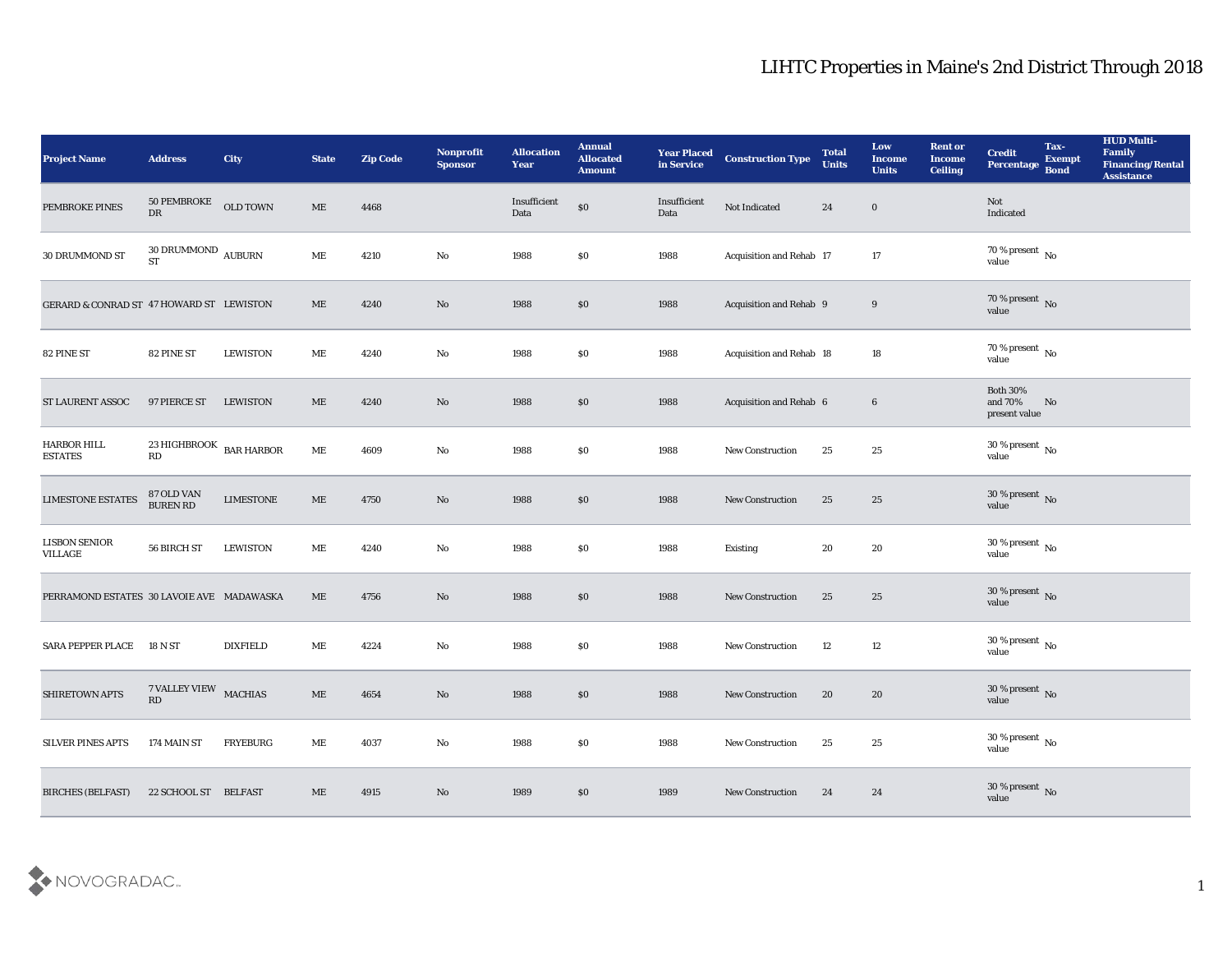| Project Name                                      | <b>Address</b>                        | City             | <b>State</b> | <b>Zip Code</b> | Nonprofit<br><b>Sponsor</b> | <b>Allocation</b><br><b>Year</b> | <b>Annual</b><br><b>Allocated</b><br><b>Amount</b> | <b>Year Placed</b><br>in Service | <b>Construction Type</b> | <b>Total</b><br><b>Units</b> | Low<br>Income<br><b>Units</b> | <b>Rent or</b><br><b>Income</b><br><b>Ceiling</b> | <b>Credit</b><br>Percentage     | Tax-<br><b>Exempt</b><br><b>Bond</b> | <b>HUD Multi-</b><br>Family<br><b>Financing/Rental</b><br><b>Assistance</b> |
|---------------------------------------------------|---------------------------------------|------------------|--------------|-----------------|-----------------------------|----------------------------------|----------------------------------------------------|----------------------------------|--------------------------|------------------------------|-------------------------------|---------------------------------------------------|---------------------------------|--------------------------------------|-----------------------------------------------------------------------------|
| <b>DOMINICAN COURT</b>                            | 56 BIRCH ST                           | <b>LEWISTON</b>  | МE           | 4240            | No                          | 1990                             | \$0                                                | 1989                             | Acquisition and Rehab 45 |                              | 45                            |                                                   | $30\,\%$ present $\,$ Yes value |                                      |                                                                             |
| UNITY FAMILY APTS                                 | 139 SCHOOL ST UNITY                   |                  | ME           | 4988            | No                          | 1989                             | \$0                                                | 1989                             | <b>New Construction</b>  | 20                           | 20                            |                                                   | $30\,\%$ present $\,$ No value  |                                      |                                                                             |
| <b>ATKINSON</b><br>APTS/MANSFIELD<br><b>BUILD</b> | 228 LISBON ST LEWISTON                |                  | ME           | 4240            | No                          | 1990                             | $\$0$                                              | 1990                             | Acquisition and Rehab 32 |                              | 15                            |                                                   | Not<br>Indicated                | Yes                                  |                                                                             |
| BELFAST SQUARE<br><b>APTS</b>                     | 28 MERRIAM<br>RD                      | <b>BELFAST</b>   | $\rm ME$     | 4915            | No                          | 1989                             | \$0                                                | 1990                             | New Construction         | 25                           | 25                            |                                                   | $30\,\%$ present $\,$ No value  |                                      |                                                                             |
| HARBORLIGHT<br>$\operatorname{\mathsf{SQUARE}}$   | 17 W MAIN ST                          | <b>SEARSPORT</b> | ME           | 4974            | $\mathbf{N}\mathbf{o}$      | 1989                             | \$0                                                | 1990                             | New Construction         | 25                           | 25                            |                                                   | $30\,\%$ present $\,$ No value  |                                      |                                                                             |
| <b>LONGMEADOW APTS</b>                            | $20\,$ MCLELLAN $\,$ ST               | SKOWHEGAN        | $\rm ME$     | 4976            | No                          | 1989                             | \$0                                                | 1990                             | New Construction         | 28                           | 28                            |                                                   | $30\,\%$ present $\,$ No value  |                                      |                                                                             |
| MILO APTS                                         | 641 PARK ST                           | MILO             | ME           | 4463            | $\mathbf{N}\mathbf{o}$      | 1989                             | \$0                                                | 1990                             | New Construction         | 24                           | 24                            |                                                   | $30\,\%$ present $\,$ No value  |                                      |                                                                             |
| <b>RIVERVIEW APTS</b>                             | 8 RIVER RD                            | <b>HOWLAND</b>   | ME           | 4448            | $\mathbf{N}\mathbf{o}$      | 1990                             | \$0                                                | 1990                             | New Construction         | 9                            | 9                             |                                                   | $30\,\%$ present $\,$ No value  |                                      |                                                                             |
| WOODLAND ACRES                                    | $26\,$ WOODLAND $$\rm MILO$$ ACRES RD |                  | ME           | 4463            | No                          | 1990                             | \$0                                                | 1990                             | <b>New Construction</b>  | 24                           | 24                            |                                                   | $30\,\%$ present $\,$ No value  |                                      |                                                                             |
| <b>WOODSIDE APTS</b>                              | 385A LISBON ST LISBON                 |                  | $\rm ME$     | 4250            | $\mathbf{N}\mathbf{o}$      | 1990                             | \$0                                                | 1990                             | <b>New Construction</b>  | 28                           | 28                            |                                                   | $30\,\%$ present $\,$ No value  |                                      |                                                                             |
| <b>MOUNTAIN VIEW</b><br><b>VILLAGE</b>            | 1 W MAIN ST                           | <b>FORT KENT</b> | ME           | 4743            | No                          | 1991                             | \$0                                                | 1991                             | <b>New Construction</b>  | 24                           | 24                            |                                                   | $30\,\%$ present $\,$ No value  |                                      |                                                                             |
| BETHEL PARK APTS                                  | 23 MASON ST                           | <b>BETHEL</b>    | $\rm ME$     | 4217            | $\rm\thinspace No$          | 1991                             | $\$0$                                              | 1992                             | New Construction         | 24                           | 24                            |                                                   | $30\,\%$ present $\,$ No value  |                                      |                                                                             |
| HIGH POINT APTS                                   | 7 ACADEMY ST CALAIS                   |                  | $\rm ME$     | 4619            | $\mathbf {No}$              | 1992                             | $\$0$                                              | 1992                             | New Construction         | 8                            | 8                             |                                                   | $30\,\%$ present $\,$ No value  |                                      |                                                                             |

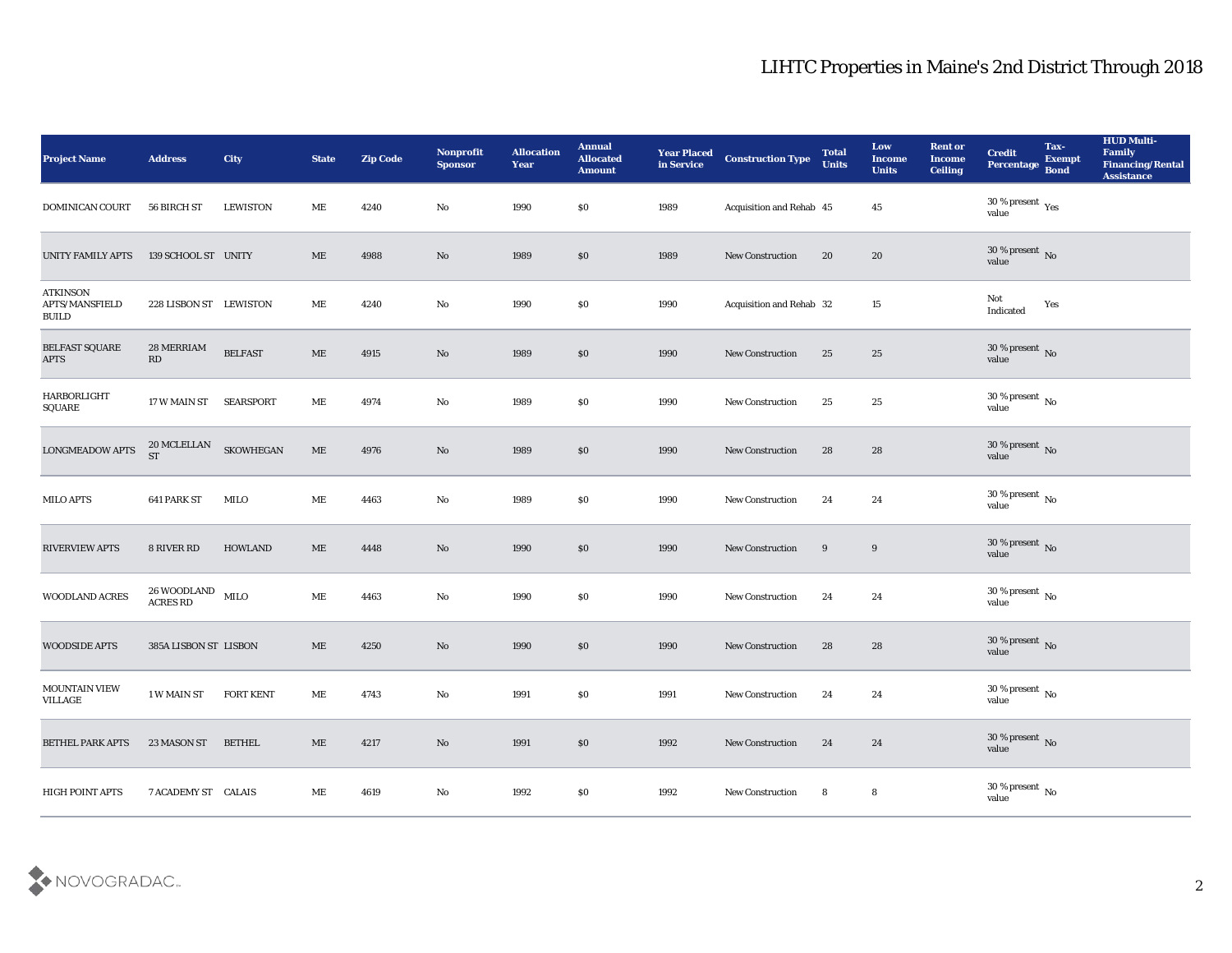| <b>Project Name</b>                        | <b>Address</b>                          | City                | <b>State</b>                 | <b>Zip Code</b> | Nonprofit<br><b>Sponsor</b> | <b>Allocation</b><br><b>Year</b> | <b>Annual</b><br><b>Allocated</b><br><b>Amount</b> | <b>Year Placed</b><br>in Service | <b>Construction Type</b>        | <b>Total</b><br><b>Units</b> | Low<br><b>Income</b><br><b>Units</b> | <b>Rent or</b><br><b>Income</b><br><b>Ceiling</b> | <b>Credit</b><br>Percentage                 | Tax-<br><b>Exempt</b><br><b>Bond</b> | <b>HUD Multi-</b><br>Family<br><b>Financing/Rental</b><br><b>Assistance</b> |
|--------------------------------------------|-----------------------------------------|---------------------|------------------------------|-----------------|-----------------------------|----------------------------------|----------------------------------------------------|----------------------------------|---------------------------------|------------------------------|--------------------------------------|---------------------------------------------------|---------------------------------------------|--------------------------------------|-----------------------------------------------------------------------------|
| PITTSFIELD PARK<br><b>APTS</b>             | 176 LEIGHTON<br>ST                      | <b>PITTSFIELD</b>   | ME                           | 4967            | No                          | 1991                             | $\$0$                                              | 1992                             | New Construction                | 18                           | 18                                   |                                                   | $30\,\%$ present $\,$ No value              |                                      |                                                                             |
| RIDGEVIEW APTS                             | $9$ VALLEY VIEW $\,$ MACHIAS<br>RD      |                     | ME                           | 4654            | No                          | 1992                             | $\$0$                                              | 1992                             | New Construction                | 8                            | 8                                    |                                                   | $30\,\%$ present $\,$ No value              |                                      |                                                                             |
| <b>HILL STREET</b><br><b>COMMONS I</b>     | 35 HILL ST                              | <b>SOUTH PARIS</b>  | $\mathbf{ME}$                | 4281            | No                          | 1991                             | \$0                                                | 1992                             | <b>New Construction</b>         | 25                           | 25                                   |                                                   | $30\,\%$ present $\,$ No value              |                                      |                                                                             |
| <b>CENTURY HOUSE</b>                       | 55 N ST                                 | <b>HOULTON</b>      | ME                           | 4730            | $\rm\thinspace No$          | 1992                             | \$0                                                | 1993                             | New Construction                | 19                           | 19                                   |                                                   | $30\,\%$ present $\,$ No value              |                                      |                                                                             |
| <b>COURT STREET APTS</b>                   | 108 CT ST                               | <b>AUBURN</b>       | ME                           | 4210            | Yes                         | 1993                             | \$0                                                | 1993                             | Acquisition and Rehab 28        |                              | 28                                   |                                                   | <b>Both 30%</b><br>and 70%<br>present value | No                                   |                                                                             |
| HERITAGE KNOLL<br><b>APTS</b>              | 16 UPLAND RD LISBON                     |                     | МE                           | 4250            | No                          | 1992                             | \$0                                                | 1993                             | Acquisition and Rehab 48        |                              | 47                                   |                                                   | $30\,\%$ present $\,$ No value              |                                      |                                                                             |
| <b>KINGFIELD ELDERLY</b><br><b>HOUSING</b> | WEST<br><b>KINGFIELD RD</b>             | KINGFIELD           | $\mathbf{ME}$                |                 | No                          | 1993                             | \$0                                                | 1993                             | New Construction                | 16                           | 16                                   |                                                   | $30\,\%$ present $\,$ No value              |                                      |                                                                             |
| <b>LAKE ST GEORGE</b><br>VILLAGE           | 5 PINE TER                              | <b>LIBERTY</b>      | ME                           | 4949            | No                          | 1993                             | \$0                                                | 1993                             | <b>New Construction</b>         | 18                           | 18                                   |                                                   | 30 % present $\,$ No $\,$<br>value          |                                      |                                                                             |
| PITTSFIELD GARDENS 100 MAIN ST             |                                         | PITTSFIELD          | ME                           | 4967            | No                          | 1992                             | \$0                                                | 1993                             | <b>Acquisition and Rehab 15</b> |                              | 15                                   |                                                   | <b>Both 30%</b><br>and 70%<br>present value | No                                   |                                                                             |
| TOWN HALL APTS                             | 5753 BENNOCH<br>RD                      | LAGRANGE            | ME                           | 4453            | No                          | 1991                             | \$74,496                                           | 1993                             | <b>New Construction</b>         | 24                           | 24                                   |                                                   | $30\,\%$ present $\,$ No value              |                                      |                                                                             |
| <b>WOODGATE APTS</b>                       | 49 WING ST                              | <b>LISBON FALLS</b> | ME                           | 4252            | No                          | 1992                             | \$33,000                                           | 1993                             | Acquisition and Rehab 48        |                              | 47                                   |                                                   | 30 % present No<br>value                    |                                      |                                                                             |
| <b>HILL STREET</b><br><b>COMMONS II</b>    | 33 HILL ST                              | <b>SOUTH PARIS</b>  | $\rm ME$                     | 4281            | $\mathbf {No}$              | 1994                             | $\$0$                                              | 1994                             | New Construction                | 26                           | ${\bf 26}$                           |                                                   | 30 % present $\,$ No $\,$<br>value          |                                      |                                                                             |
| <b>QUODDY FARMS</b>                        | 7 TOLL BRIDGE<br>$\mathbf{R}\mathbf{D}$ | <b>EASTPORT</b>     | $\operatorname{\mathbf{ME}}$ | 4631            | $\rm\thinspace No$          | 1993                             | \$0                                                | 1994                             | <b>New Construction</b>         | 24                           | 24                                   |                                                   | $30\,\%$ present $\,$ No value              |                                      |                                                                             |

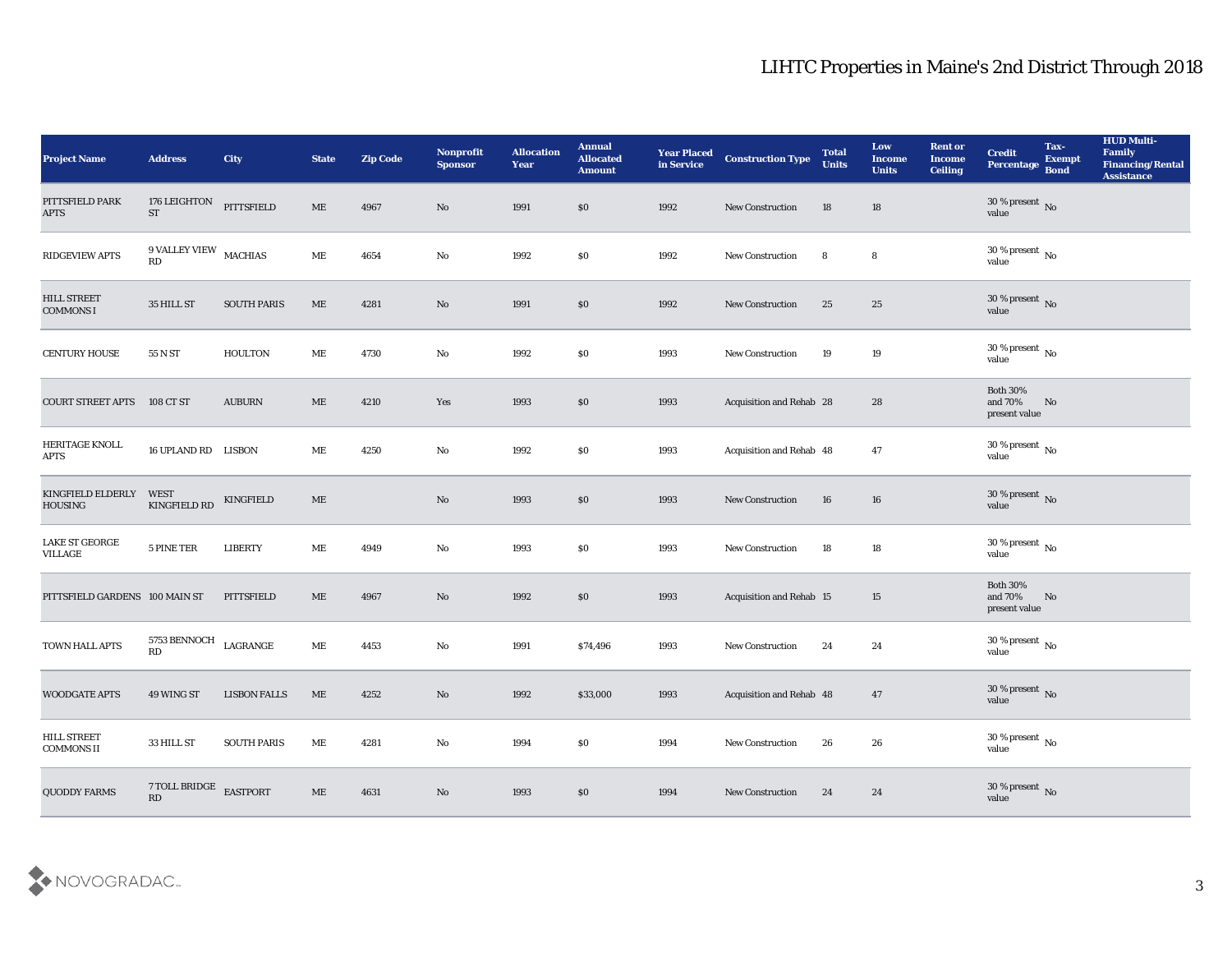| <b>Project Name</b>                          | <b>Address</b>          | <b>City</b>       | <b>State</b> | <b>Zip Code</b> | Nonprofit<br><b>Sponsor</b>   | <b>Allocation</b><br><b>Year</b> | <b>Annual</b><br><b>Allocated</b><br><b>Amount</b> | <b>Year Placed</b><br>in Service | <b>Construction Type</b>        | <b>Total</b><br><b>Units</b> | Low<br><b>Income</b><br><b>Units</b> | <b>Rent or</b><br><b>Income</b><br><b>Ceiling</b> | <b>Credit</b><br><b>Percentage</b>               | Tax-<br><b>Exempt</b><br><b>Bond</b> | <b>HUD Multi-</b><br>Family<br><b>Financing/Rental</b><br><b>Assistance</b> |
|----------------------------------------------|-------------------------|-------------------|--------------|-----------------|-------------------------------|----------------------------------|----------------------------------------------------|----------------------------------|---------------------------------|------------------------------|--------------------------------------|---------------------------------------------------|--------------------------------------------------|--------------------------------------|-----------------------------------------------------------------------------|
| <b>WATERFORD ACRES</b><br><b>APTS</b>        | 709 VALLEY RD WATERFORD |                   | MЕ           | 4088            | No                            | 1993                             | \$45,288                                           | 1994                             | New Construction                | 14                           | 12                                   |                                                   | 30 % present $\overline{N_0}$<br>value           |                                      |                                                                             |
| <b>WEST FRONT</b><br><b>RESIDENCE</b>        | 3 FAMILY CIR            | SKOWHEGAN         | ME           | 4976            | No                            | 1994                             | $\$0$                                              | 1994                             | Acquisition and Rehab 30        |                              | 30                                   |                                                   | <b>Both 30%</b><br>and 70%<br>present value      | No                                   |                                                                             |
| ACADEMY PARK APTS 28 ACADEMY ST PRESQUE ISLE |                         |                   | ME           | 4769            | No                            | 1994                             | \$48,045                                           | 1995                             | Acquisition and Rehab 30        |                              | 30                                   |                                                   | <b>Both 30%</b><br>and 70%<br>present value      | No                                   |                                                                             |
| <b>BOYNTON MANOR</b><br><b>APTS</b>          | 32 BOYNTON ST EASTPORT  |                   | ME           | 4631            | No                            | 1994                             | \$39,161                                           | 1995                             | Acquisition and Rehab 22        |                              | 22                                   |                                                   | <b>Both 30%</b><br>and 70%<br>present value      | No                                   |                                                                             |
| PLEASANT HEIGHTS II                          | 3 THIBODEAU             | <b>FORT KENT</b>  | MЕ           | 4743            | No                            | 1994                             | \$0                                                | 1995                             | Acquisition and Rehab 16        |                              | 16                                   |                                                   | <b>Both 30%</b><br>and 70%<br>present value      | No                                   |                                                                             |
| <b>RIVERPARK</b>                             | 278 MAIN ST             | <b>AUBURN</b>     | ME           | 4210            | No                            | 1995                             | \$0                                                | 1995                             | <b>Acquisition and Rehab 14</b> |                              | 14                                   |                                                   | $70\,\%$ present $\,$ No value                   |                                      |                                                                             |
| <b>AMBASSADOR APTS</b>                       | 2 CONGRESS ST BELFAST   |                   | MЕ           | 4915            | No                            | 1994                             | \$42,479                                           | 1995                             | Acquisition and Rehab 24        |                              | 24                                   |                                                   | <b>Both 30%</b><br>and 70%<br>present value      | No                                   |                                                                             |
| ANDROSCOGGIN<br><b>VILLAGE II</b>            | 9 NORTHERN<br>AVE       | <b>AUBURN</b>     | ME           | 4210            | No                            | 1995                             | \$0                                                | 1996                             | <b>Acquisition and Rehab 70</b> |                              | 70                                   |                                                   | <b>Both 30%</b><br>and 70%<br>present value      | No                                   |                                                                             |
| COVERED BRIDGE<br><b>APTS</b>                | 392 WATER ST GUILFORD   |                   | МE           | 4443            | No                            | 1996                             | \$20,275                                           | 1996                             | Acquisition and Rehab 10        |                              | 10                                   |                                                   | 30 % present $\,$ No $\,$<br>value               |                                      |                                                                             |
| <b>HILLSIDE ACRES</b>                        | <b>HILL ST</b>          | <b>OAKLAND</b>    | ME           |                 | No                            | 1995                             | \$0                                                | 1996                             | Acquisition and Rehab 24        |                              | 24                                   |                                                   | <b>Both 30%</b><br>and 70%<br>present value      | No                                   |                                                                             |
| MOUNTAINVIEW<br>TERRACE                      | <b>DARTMOUTH</b><br>ST  | <b>SKOWHEGAN</b>  | МE           |                 | No                            | 1995                             | \$0                                                | 1996                             | <b>Acquisition and Rehab 36</b> |                              | 36                                   |                                                   | <b>Both 30%</b><br>and 70%<br>$\,$ present value | No                                   |                                                                             |
| NORTH RIDGE APTS                             | 17 JACOBS AVE CARIBOU   |                   | ME           | 4736            | $\rm\thinspace No$            | 1995                             | \$90,454                                           | 1996                             | Acquisition and Rehab 49        |                              | 49                                   |                                                   | Both $30\%$<br>and $70\%$<br>present value       | N <sub>o</sub>                       |                                                                             |
| VILLAGE GREEN APTS 36 ELM ST                 |                         | FORT FAIRFIELD ME |              | 4742            | $\operatorname{\textsc{Yes}}$ | 1996                             | $\$0$                                              | 1996                             | <b>New Construction</b>         | 10                           | $10\,$                               |                                                   | $30\,\%$ present $\,$ No value                   |                                      |                                                                             |

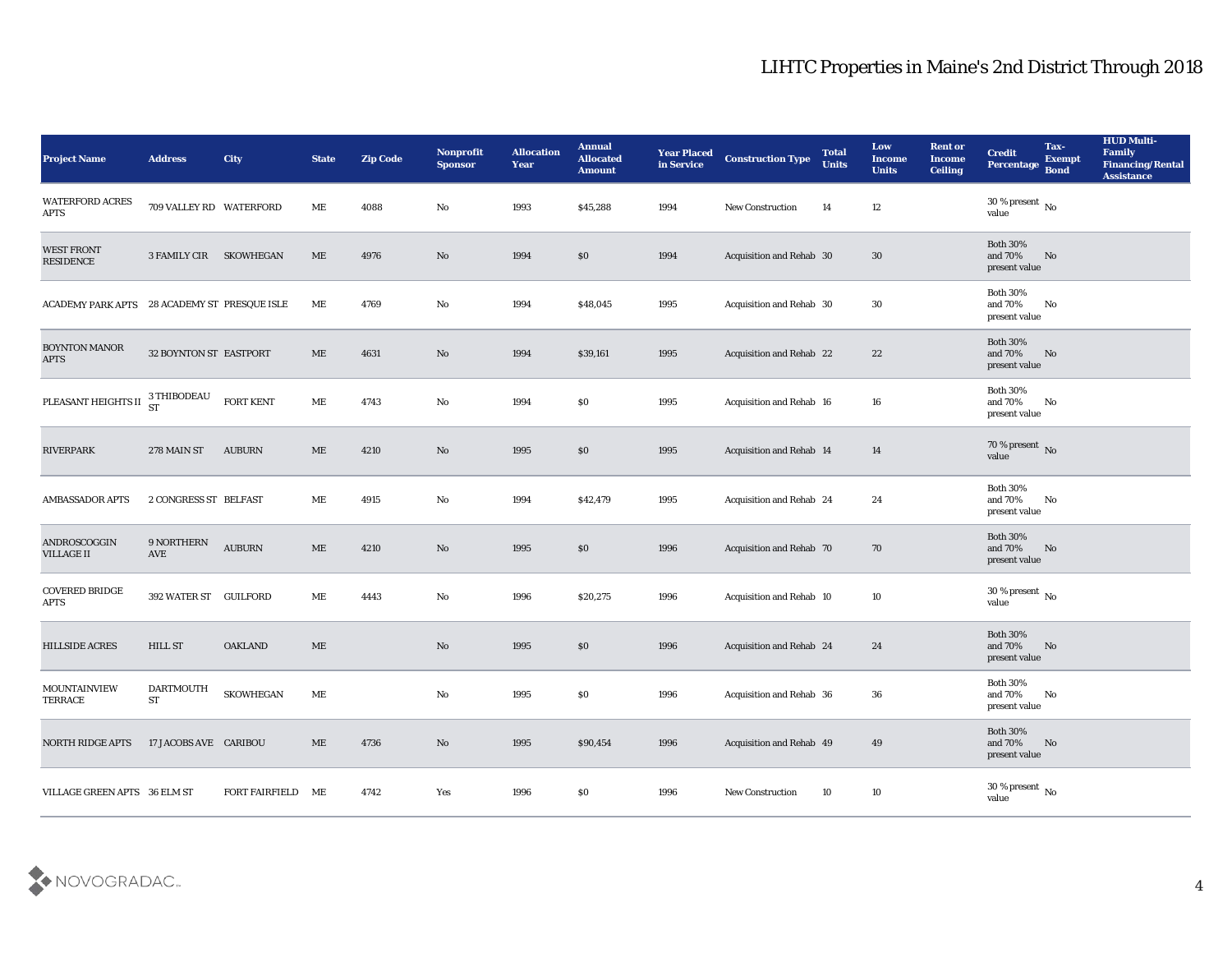| <b>Project Name</b>                               | <b>Address</b>                                    | City                      | <b>State</b>        | <b>Zip Code</b> | Nonprofit<br><b>Sponsor</b> | <b>Allocation</b><br>Year | <b>Annual</b><br><b>Allocated</b><br><b>Amount</b> | <b>Year Placed</b><br>in Service | <b>Construction Type</b>                                                                               | <b>Total</b><br><b>Units</b> | Low<br><b>Income</b><br><b>Units</b> | <b>Rent or</b><br><b>Income</b><br><b>Ceiling</b> | <b>Credit</b><br>Percentage                    | Tax-<br><b>Exempt</b><br><b>Bond</b> | <b>HUD Multi-</b><br>Family<br><b>Financing/Rental</b><br><b>Assistance</b> |
|---------------------------------------------------|---------------------------------------------------|---------------------------|---------------------|-----------------|-----------------------------|---------------------------|----------------------------------------------------|----------------------------------|--------------------------------------------------------------------------------------------------------|------------------------------|--------------------------------------|---------------------------------------------------|------------------------------------------------|--------------------------------------|-----------------------------------------------------------------------------|
| <b>CARRABEC PARK</b>                              |                                                   | 4 CARRIGAN DR NORTH ANSON | ME                  | 4958            | No                          | 1996                      | \$0                                                | 1997                             | <b>Both New Construction 14</b><br>and $\ensuremath{\mathrm{A}}\xspace/\ensuremath{\mathrm{R}}\xspace$ |                              | 14                                   |                                                   | $30\,\%$ present $\,$ No value                 |                                      |                                                                             |
| FREESE BUILDING                                   | $28\, \mbox{MERCHANTS}$ $_{\mbox{BANGOR}}$<br>PLZ |                           | ME                  | 4401            | No                          | 1996                      | \$0                                                | 1997                             | Acquisition and Rehab 34                                                                               |                              | 34                                   |                                                   | <b>Both 30%</b><br>and $70\%$<br>present value | $\mathbf{N}\mathbf{o}$               |                                                                             |
| NORTH RIDGE II                                    | 21 JACOBS AVE CARIBOU                             |                           | ME                  | 4736            | No                          | 1996                      | $\$0$                                              | 1997                             | Acquisition and Rehab 2                                                                                |                              | $\boldsymbol{2}$                     |                                                   | <b>Both 30%</b><br>and 70%<br>present value    | No                                   |                                                                             |
| <b>SCATTERED SITE</b><br>SPECIAL NEEDS<br>HOUSING | 14 HIGH ST                                        | <b>SOUTH PARIS</b>        | ME                  | 4281            | Yes                         | 1996                      | \$0                                                | 1997                             | Acquisition and Rehab 19                                                                               |                              | 19                                   |                                                   | <b>Both 30%</b><br>and $70\%$<br>present value | No                                   |                                                                             |
| <b>JERROLDS PLACE</b>                             | $2$ VALLEY VIEW $\,$ MACHIAS<br>RD                |                           | ME                  | 4654            | No                          | 1997                      | \$0                                                | 1998                             | <b>New Construction</b>                                                                                | 16                           | 16                                   |                                                   | $30\,\%$ present $\,$ No value                 |                                      |                                                                             |
| <b>LINCOLNVILLE</b><br><b>VILLAGE APTS</b>        | <b>HEAL RD</b>                                    | <b>LINCOLNVILLE</b>       | ME                  |                 | No                          | 1999                      | \$15,000                                           | 1999                             | <b>Acquisition and Rehab 8</b>                                                                         |                              | 8                                    |                                                   | $30\,\%$ present $\,$ No value                 |                                      |                                                                             |
| <b>FREESE ASSISTED</b><br>LIVING                  | 74 MAIN ST                                        | <b>BANGOR</b>             | ME                  | 4401            | No                          | 1998                      | \$409,119                                          | 2000                             | Acquisition and Rehab 39                                                                               |                              | 39                                   | 60% AMGI                                          | $70\,\%$ present $\,$ No value                 |                                      |                                                                             |
| <b>HEIGHTS</b>                                    | 73 HARLOW ST BANGOR                               |                           | ME                  | 4401            | Yes                         | 1999                      | \$0                                                | 2000                             | <b>New Construction</b>                                                                                | 32                           | 32                                   |                                                   | 70 % present $\,$ No $\,$<br>value             |                                      |                                                                             |
| STEARNS ASSISTED<br>LIVING                        | 1 KATAHDIN<br>AVE                                 | MILLINOCKET               | ME                  | 4462            | No                          | 2000                      | \$307,530                                          | 2001                             | Acquisition and Rehab 20                                                                               |                              | 20                                   | 60% AMGI                                          | $70$ % present $\,$ No value                   |                                      |                                                                             |
| <b>STEARNS</b><br>CONGREGATE                      | 275 KATAHDIN<br>AVE                               | MILLINOCKET               | ME                  | 4462            | No                          | 2001                      | \$51,663                                           | 2001                             | Acquisition and Rehab 12                                                                               |                              | 12                                   | 60% AMGI                                          | $30\,\%$ present $\,$ No value                 |                                      |                                                                             |
| <b>STERNS</b>                                     | 84 MAINE AVE MILLINOCKET                          |                           | ME                  | 4462            | No                          | 1999                      | \$0                                                | 2001                             | <b>Acquisition and Rehab 32</b>                                                                        |                              | 32                                   |                                                   | <b>Both 30%</b><br>and 70%<br>present value    | Yes                                  |                                                                             |
| <b>BAY HEAD APTS</b>                              | PATTERSON<br>HILL RD                              | <b>BELFAST</b>            | $\mathbf{ME}$       |                 | Yes                         | 2000                      | $\$0$                                              | 2002                             | <b>New Construction</b>                                                                                | 24                           | ${\bf 24}$                           |                                                   | $70\,\%$ present $\,$ No value                 |                                      |                                                                             |
| ELLEN LEACH<br>MEMORIAL HOME                      | 1 TAYLOR DR                                       | <b>BREWER</b>             | $\operatorname{ME}$ | 4412            | Yes                         | 2001                      | $\$0$                                              | 2002                             | <b>New Construction</b>                                                                                | $30\,$                       | 24                                   |                                                   | $70\,\%$ present $\,$ No value                 |                                      |                                                                             |

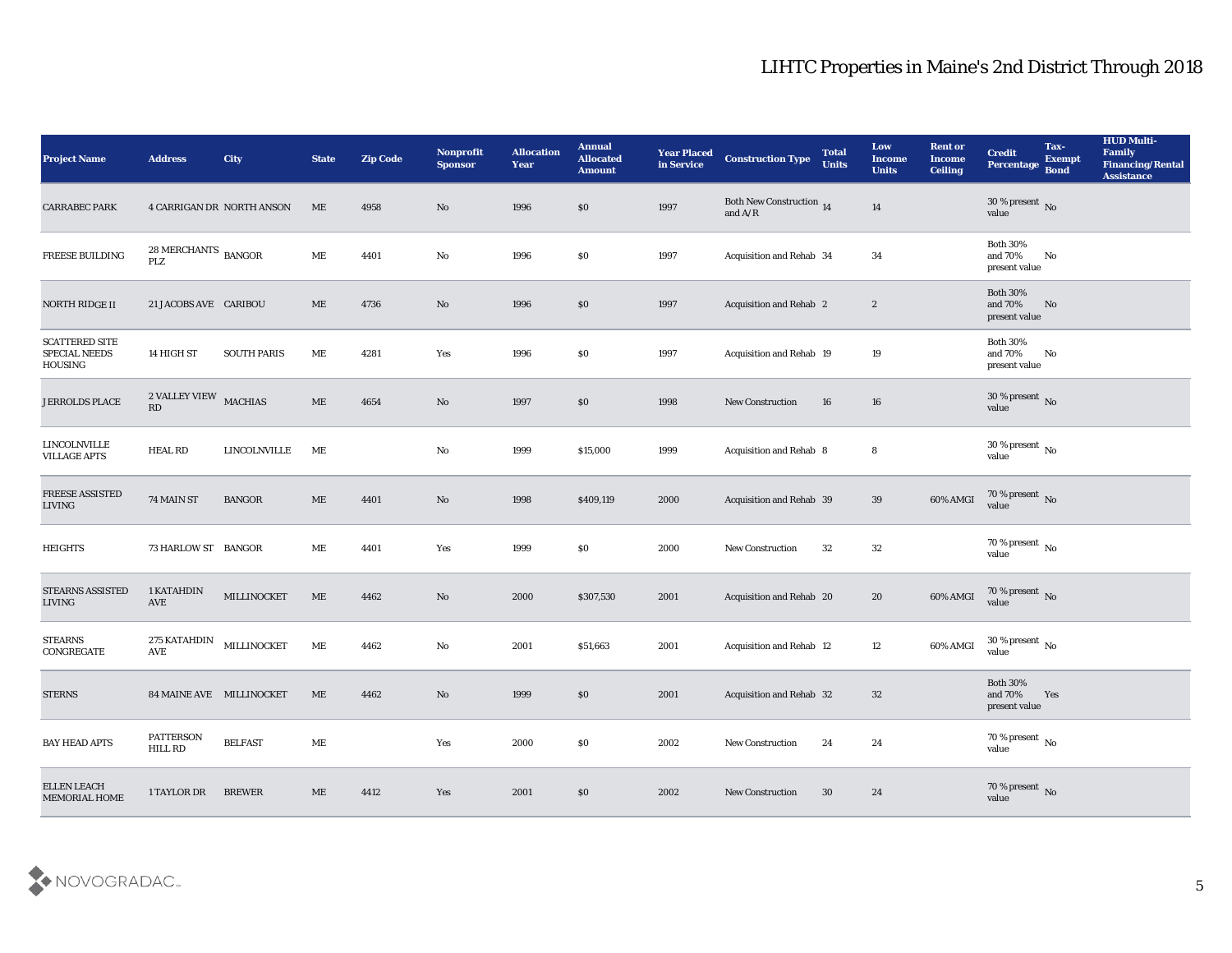| <b>Project Name</b>                    | <b>Address</b>                               | City              | <b>State</b> | <b>Zip Code</b> | Nonprofit<br><b>Sponsor</b> | <b>Allocation</b><br><b>Year</b> | <b>Annual</b><br><b>Allocated</b><br><b>Amount</b> | <b>Year Placed</b><br>in Service | <b>Construction Type</b>  | <b>Total</b><br><b>Units</b> | Low<br><b>Income</b><br><b>Units</b> | <b>Rent or</b><br><b>Income</b><br><b>Ceiling</b> | <b>Credit</b><br>Percentage                 | Tax-<br><b>Exempt</b><br><b>Bond</b> | <b>HUD Multi-</b><br>Family<br><b>Financing/Rental</b><br><b>Assistance</b> |
|----------------------------------------|----------------------------------------------|-------------------|--------------|-----------------|-----------------------------|----------------------------------|----------------------------------------------------|----------------------------------|---------------------------|------------------------------|--------------------------------------|---------------------------------------------------|---------------------------------------------|--------------------------------------|-----------------------------------------------------------------------------|
| FRYEBURG & BETHEL<br><b>STATION</b>    | 74 MAIN ST                                   | <b>BANGOR</b>     | MЕ           | 4401            | Yes                         | 2001                             | \$0                                                | 2002                             | Acquisition and Rehab 16  |                              | 16                                   |                                                   | <b>Both 30%</b><br>and 70%<br>present value | No                                   |                                                                             |
| OXFORD HILLS APTS                      | 63 COTTAGE ST NORWAY                         |                   | ME           | 4268            | Yes                         | 2001                             | \$0                                                | 2002                             | <b>New Construction</b>   | 18                           | 18                                   |                                                   | $70\,\%$ present $\,$ No value              |                                      |                                                                             |
| <b>GRAHAM SCHOOL</b><br>SENIOR HOUSING | 3 FLAGG ST                                   | <b>VEAZIE</b>     | ME           | 4401            | Yes                         | 2001                             | \$0                                                | 2003                             | Acquisition and Rehab 20  |                              | 20                                   |                                                   | 70 % present $\,$ No $\,$<br>value          |                                      |                                                                             |
| <b>SEABREEZE APTS</b>                  | 8 PROSPECT ST SEARSPORT                      |                   | ME           | 4974            | No                          | 2003                             | \$0                                                | 2003                             | <b>New Construction</b>   | 18                           | 18                                   |                                                   | $30\,\%$ present $\,$ Yes value             |                                      |                                                                             |
| <b>ELLSWORTH</b><br>CONGREGATE         | 21 EDGEWOOD<br><b>WAY</b>                    | <b>ELLSWORTH</b>  | ME           | 4605            | No                          | 2003                             | \$0                                                | 2003                             | <b>New Construction</b>   | 32                           | 32                                   |                                                   | $30\,\%$ present $\,$ Yes value             |                                      |                                                                             |
| MAPLE STREET APTS 57 MAPLE ST          |                                              | <b>LEWISTON</b>   | ME           | 4240            | Yes                         | 2002                             | \$0                                                | 2004                             | <b>New Construction</b>   | 16                           | 16                                   |                                                   | $70\,\%$ present $\,$ No value              |                                      |                                                                             |
| <b>RIVER VALLEY</b><br><b>VILLAGE</b>  | 84<br>STRAWBERRY LEWISTON<br>AVE             |                   | ME           | 4240            | No                          | 2003                             | \$350,767                                          | 2004                             | Acquisition and Rehab 296 |                              | 296                                  | 60% AMGI                                          | $30\,\%$ present $\,$ Yes value             |                                      | No                                                                          |
| WINDWARD MANOR<br><b>APTS</b>          | 33 PROSPECT ST SEARSPORT                     |                   | ME           | 4974            | Yes                         | 2003                             | \$0                                                | 2004                             | <b>New Construction</b>   | 16                           | 16                                   |                                                   | 70 % present $\bar{N}$ o<br>value           |                                      |                                                                             |
| PENQUIS FAMILY<br><b>HOUSING</b>       | 169 GRIFFIN RD BANGOR                        |                   | МE           | 4401            | Yes                         | 2005                             | \$0                                                | 2005                             | <b>New Construction</b>   | 16                           | 16                                   |                                                   | $30\,\%$ present $\,$ Yes value             |                                      |                                                                             |
| <b>FARMINGTON HILLS</b><br>$\rm APTS$  | 204 CASCADE<br>LEISURE PARK FARMINGTON<br>RD |                   | ME           | 4938            | Yes                         | 2003                             | \$73,095                                           | 2006                             | <b>New Construction</b>   | 10                           | 10                                   | 60% AMGI                                          | $30\,\%$ present $\,$ Yes value             |                                      |                                                                             |
| <b>CORUNDEL COMMONS 14 HILL ST</b>     |                                              | <b>CORINNA</b>    | MЕ           | 4928            | Yes                         | 2003                             | \$102,215                                          | 2006                             | <b>New Construction</b>   | 20                           | 20                                   | 60% AMGI                                          | 30 % present $\gamma_{\rm es}$<br>value     |                                      |                                                                             |
| <b>CUSPES PARK</b>                     | 34 KOLUSKAP<br>RD                            | PLEASANT POINT ME |              | 4667            | Yes                         | 2004                             | \$500,000                                          | 2006                             | New Construction          | 28                           | 28                                   | 60% AMGI                                          | $70$ % present $\,$ No $\,$ value           |                                      |                                                                             |
| BANGOR WATERWORKS WATERWORKS BANGOR    | $\mathbf{1}$<br>RD                           |                   | ME           | 4401            | Yes                         | 2005                             | \$535,572                                          | 2007                             | <b>New Construction</b>   | 35                           | 35                                   | 60% AMGI                                          | $70\,\%$ present $\,$ No value              |                                      |                                                                             |

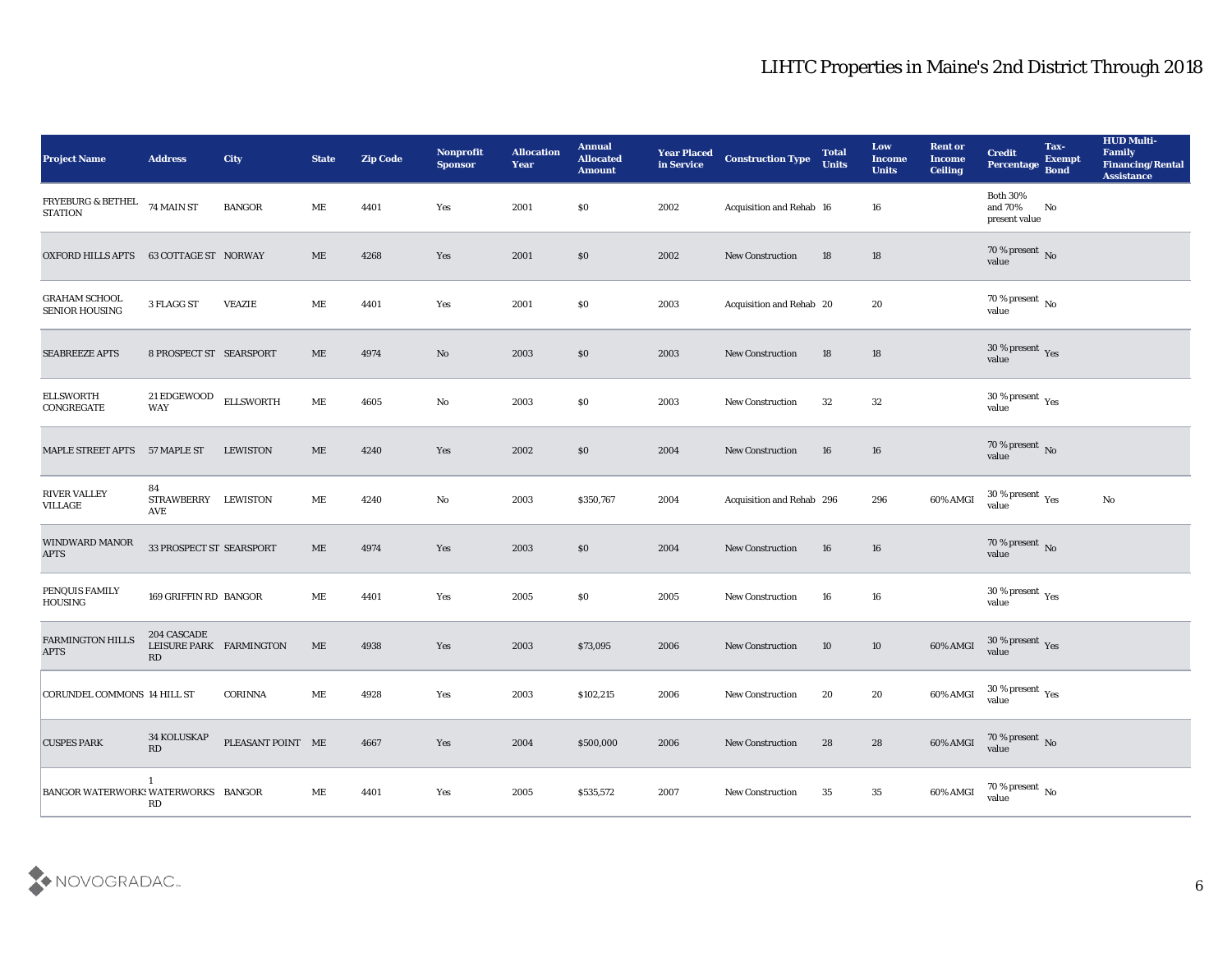| <b>Project Name</b>                      | <b>Address</b>                             | <b>City</b>     | <b>State</b> | <b>Zip Code</b> | Nonprofit<br><b>Sponsor</b> | <b>Allocation</b><br><b>Year</b> | <b>Annual</b><br><b>Allocated</b><br><b>Amount</b> | <b>Year Placed</b><br>in Service | <b>Construction Type</b> | <b>Total</b><br><b>Units</b> |    | Low<br><b>Income</b><br><b>Units</b> | <b>Rent or</b><br><b>Income</b><br><b>Ceiling</b> | <b>Credit</b><br>Percentage       | Tax-<br><b>Exempt</b><br><b>Bond</b> | <b>HUD Multi-</b><br>Family<br><b>Financing/Rental</b><br><b>Assistance</b> |
|------------------------------------------|--------------------------------------------|-----------------|--------------|-----------------|-----------------------------|----------------------------------|----------------------------------------------------|----------------------------------|--------------------------|------------------------------|----|--------------------------------------|---------------------------------------------------|-----------------------------------|--------------------------------------|-----------------------------------------------------------------------------|
| <b>CASCADES</b>                          | 8 POWELL AVE OAKLAND                       |                 | ME           | 4963            | Yes                         | 2005                             | \$196,909                                          | 2007                             | <b>New Construction</b>  |                              | 26 |                                      | 26 60% AMGI                                       | $30\,\%$ present $\,$ Yes value   |                                      |                                                                             |
| <b>NORTHSIDE APTS</b>                    | 250 GRIFFIN RD BANGOR                      |                 | ME           | 4401            | Yes                         | 2006                             | \$500,000                                          | 2007                             | <b>New Construction</b>  | 28                           |    | 28                                   | 60% AMGI                                          | $70\,\% \,present \over 0$ No     |                                      |                                                                             |
| <b>SEASIDE HEIGHTS</b>                   | 72 RYAN RD                                 | <b>BELFAST</b>  | ME           | 4915            | No                          | 2005                             | \$565,197                                          | 2007                             | <b>New Construction</b>  | 38                           |    | 38                                   | 60% AMGI                                          | $70\,\%$ present $\,$ No value    |                                      |                                                                             |
| BATES STREET SENIOR 250 BATES ST         |                                            | LEWISTON        | ME           | 4240            | Yes                         | 2006                             | \$468,050                                          | 2008                             | <b>New Construction</b>  | 30                           |    | 30                                   | 60% AMGI                                          | $70\,\%$ present $\,$ No value    |                                      |                                                                             |
| <b>ONE FLAGG PLACE</b>                   | 1 FLAGG ST                                 | <b>VEAZIE</b>   | ME           | 4401            | Yes                         | 2007                             | \$268,000                                          | 2008                             | <b>New Construction</b>  | 24                           |    | 24                                   | 60% AMGI                                          | $70\,\%$ present $\,$ No value    |                                      |                                                                             |
| <b>VINCENT SQUARE</b><br><b>APTS</b>     | 8 MILL ST                                  | <b>AUBURN</b>   | ME           | 4210            | Yes                         | 2008                             | \$374,000                                          | 2009                             | Not Indicated            | 17                           |    | 17                                   | 60% AMGI                                          | $70\,\%$ present $\,$ No value    |                                      |                                                                             |
| BIRCH HILL ELDERLY<br><b>HOUSING</b>     | 281 BATES ST                               | <b>LEWISTON</b> | $\rm ME$     | 4240            | Yes                         | 2008                             | \$440,000                                          | 2010                             | <b>New Construction</b>  | 20                           |    | 20                                   | 60% AMGI                                          | $70$ % present $\,$ No $\,$ value |                                      |                                                                             |
| <b>LAKEVIEW SENIOR</b><br><b>HOUSING</b> | 22 MAIN ST                                 | LINCOLN         | ME           | 4457            | No                          | 2009                             | \$2,979,613                                        | 2010                             | <b>New Construction</b>  | 24                           |    | 24                                   | 60% AMGI                                          | $70\,\%$ present $\,$ No value    |                                      |                                                                             |
| <b>MARKET SQUARE</b><br><b>COMMONS</b>   | 40 MARKET SQ HOULTON                       |                 | $\rm ME$     | 4730            | No                          | 2009                             | \$4,003,025                                        | 2010                             | <b>New Construction</b>  | 28                           |    | 17                                   |                                                   | 60% AMGI TCEP only No             |                                      | No                                                                          |
| <b>MAINE HALL</b>                        | 288 UNION ST BANGOR                        |                 | ME           | 4401            | No                          | 2009                             | \$398,861                                          | 2011                             | <b>New Construction</b>  | 28                           |    | 28                                   | 60% AMGI                                          | $70\,\% \,present \over 0$ No     |                                      | No                                                                          |
| MILLER SQUARE ON<br><b>HARLOW</b>        | 323 HARLOW ST BANGOR                       |                 | ME           | 4401            | No                          | 2009                             | \$4,807,078                                        | 2011                             | <b>New Construction</b>  | 54                           |    | 54                                   |                                                   | 60% AMGI TCEP only No             |                                      | Yes                                                                         |
| WEBSTER SCHOOL                           | 95 HAMPSHIRE $\,$ AUBURN $\,$<br><b>ST</b> |                 | $\rm ME$     | 4210            | $\mathbf {No}$              | 2010                             | \$174,457                                          | 2011                             | <b>New Construction</b>  | 28                           |    | 28                                   | 60% AMGI                                          | $30\,\%$ present $\,$ Yes value   |                                      | $\rm\thinspace No$                                                          |
| <b>HEALY TERRACE</b>                     | 81 ASH ST                                  | LEWISTON        | $\rm ME$     | 4240            | $\mathbf{Yes}$              | 2010                             | \$690,260                                          | 2012                             | New Construction         | 32                           |    | $32\,$                               | 60% AMGI                                          | $70\,\%$ present $\,$ No value    |                                      | $\mathbf{N}\mathbf{o}$                                                      |

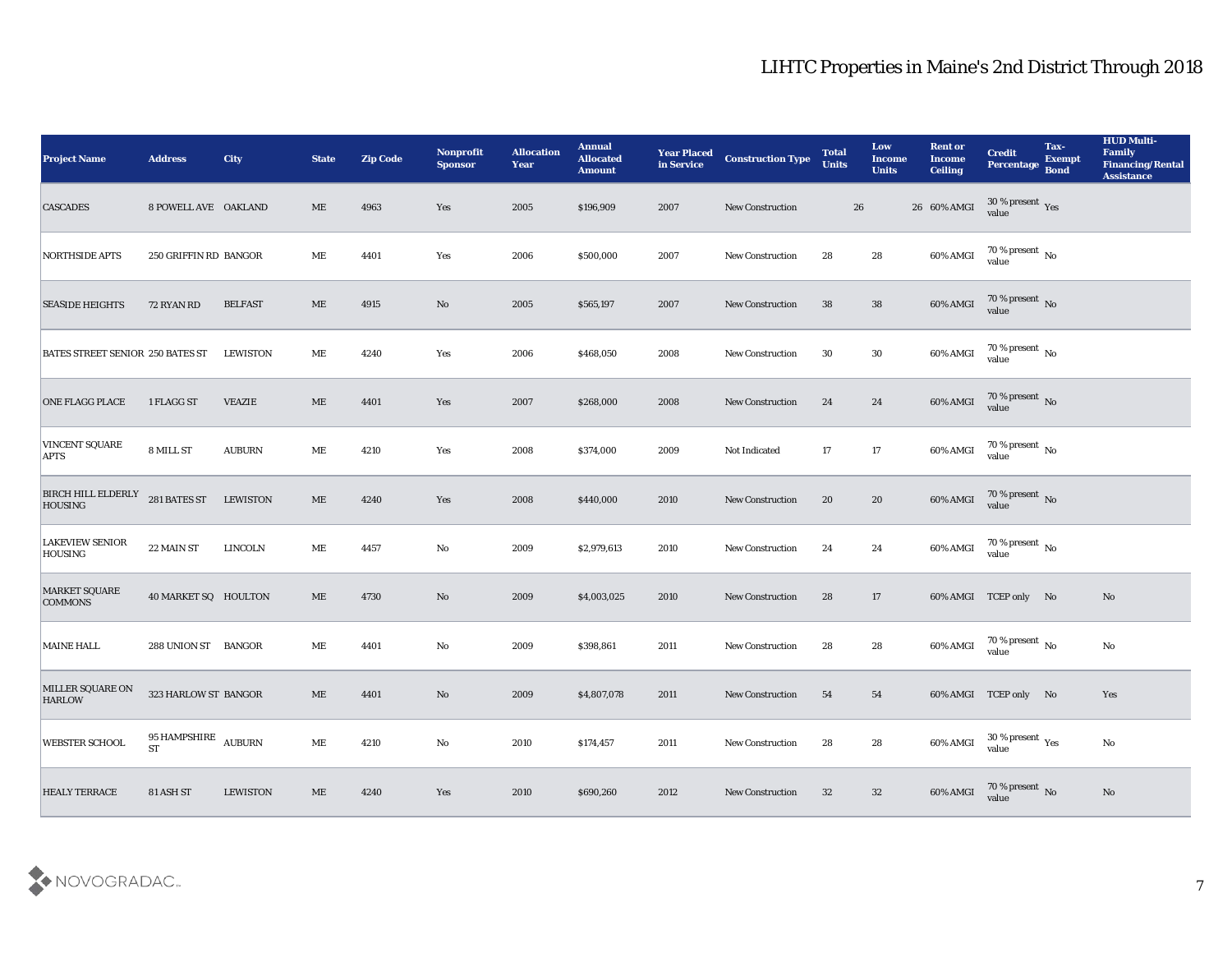| <b>Project Name</b>                                 | <b>Address</b>                         | <b>City</b>             | <b>State</b>                 | <b>Zip Code</b> | Nonprofit<br><b>Sponsor</b> | <b>Allocation</b><br><b>Year</b> | <b>Annual</b><br><b>Allocated</b><br><b>Amount</b> | <b>Year Placed</b><br>in Service | <b>Construction Type</b>        | <b>Total</b><br><b>Units</b> | Low<br><b>Income</b><br><b>Units</b> | <b>Rent or</b><br><b>Income</b><br><b>Ceiling</b> | <b>Credit</b><br>Percentage                          | Tax-<br><b>Exempt</b><br><b>Bond</b> | <b>HUD Multi-</b><br>Family<br><b>Financing/Rental</b><br><b>Assistance</b> |
|-----------------------------------------------------|----------------------------------------|-------------------------|------------------------------|-----------------|-----------------------------|----------------------------------|----------------------------------------------------|----------------------------------|---------------------------------|------------------------------|--------------------------------------|---------------------------------------------------|------------------------------------------------------|--------------------------------------|-----------------------------------------------------------------------------|
| THE LOFTS AT BATES<br>MILL                          | 36 CHESTNUT<br>${\rm ST}$              | <b>LEWISTON</b>         | МE                           | 4240            | No                          | 2011                             | \$540,654                                          | 2012                             | Acquisition and Rehab 48        |                              | 33                                   | 60% AMGI                                          | 70 % present $\overline{N_0}$<br>value               |                                      | No                                                                          |
| CHAMBERLAIN PLACE CHAMBERLAIN BREWER                | 258<br><b>ST</b>                       |                         | ME                           | 4412            | No                          | 2011                             | \$139,020                                          | 2013                             | <b>New Construction</b>         | 32                           | 32                                   | 60% AMGI                                          | $30\,\%$ present $\,$ Yes value                      |                                      | No                                                                          |
| <b>GERALD SENIOR</b><br><b>RESIDENCES</b>           | 151 MAIN ST                            | <b>FAIRFIELD</b>        | ME                           | 4937            | No                          | 2012                             | \$504,000                                          | 2013                             | Acquisition and Rehab 28        |                              | 28                                   | 60% AMGI                                          | 70 % present $_{\rm Yes}$<br>value                   |                                      | No                                                                          |
| <b>GOOSE RIVER APTS</b>                             | <b>6 ALBERTA WAY BELFAST</b>           |                         | ME                           | 4915            | $\mathbf{N}\mathbf{o}$      | 2011                             | \$172,112                                          | 2013                             | <b>New Construction</b>         | 24                           | 24                                   | 60% AMGI                                          | $30\,\%$ present $\,$ Yes value                      |                                      | No                                                                          |
| <b>RIVERSHORE PLACE</b>                             | 282 MAIN ST                            | <b>AUBURN</b>           | MЕ                           | 4210            | No                          | 2011                             | \$172,971                                          | 2013                             | <b>New Construction</b>         | 22                           | 22                                   | 60% AMGI                                          | 30 % present $\gamma_{\rm es}$<br>value              |                                      | No                                                                          |
| <b>STRAW WAY FAMILY</b><br><b>HOUSING</b>           | 10 STRAW WAY ELLSWORTH                 |                         | ME                           | 4605            | Yes                         | 2011                             | \$580,000                                          | 2013                             | <b>New Construction</b>         | 29                           | 29                                   | 60% AMGI                                          | $70$ % present $\,$ No value                         |                                      | No                                                                          |
| THE MEADOWS                                         | <b>16 HARMONY</b><br>${\rm LN}$        | FORT FAIRFIELD ME       |                              | 4742            | No                          | 2011                             | \$129,221                                          | 2013                             | <b>New Construction</b>         | 25                           | 25                                   | 60% AMGI                                          | $30\,\%$ present $\,$ Yes value                      |                                      | No                                                                          |
| <b>BROOKSIDE VILLAGE 112 WILLOW</b><br>(FARMINGTON) | <b>SPRINGS DR</b>                      | <b>FARMINGTON</b>       | ME                           | 4938            | No                          | 2013                             | \$191,840                                          | 2014                             | <b>New Construction</b>         | 32                           | 32                                   | 60% AMGI                                          | 30 % present $\,\rm \gamma_{\rm es}$<br>value        |                                      | No                                                                          |
| <b>LEONARD LAKE</b><br><b>SENIOR HOUSING</b>        | 16 WOOD ST                             | <b>ELLSWORTH</b>        | ME                           | 4605            | No                          | 2012                             | \$191,840                                          | 2014                             | <b>New Construction</b>         | 26                           | 26                                   | 60% AMGI                                          | $70\%$ present No<br>value                           |                                      | No                                                                          |
| <b>EDWARD ERNST</b><br><b>MANOR</b>                 | <b>686 BROADWAY BANGOR</b>             |                         | ME                           | 4402            | $\mathbf{N}\mathbf{o}$      | 2014                             | \$168,270                                          | 2015                             | Acquisition and Rehab 27        |                              | 27                                   | 60% AMGI                                          | $70$ % present $_{\rm{No}}$ $_{\rm{value}}$          |                                      | Yes                                                                         |
| <b>GATEWAY</b>                                      | 11 LISBON<br><b>STREET</b>             | <b>LEWISTON</b>         | ME                           | 4240            | No                          | 2015                             | \$184,518                                          | 2015                             | <b>Acquisition and Rehab 27</b> |                              | 27                                   | 60% AMGI                                          | 30 % present $\rm\thinspace\gamma_{\rm es}$<br>value |                                      | Yes                                                                         |
| HERITAGE COURT                                      | $71\ \mathrm{SPRING}$<br><b>STREET</b> | $\operatorname{AUBURN}$ | $\operatorname{\mathbf{ME}}$ | 4210            | $\mathbf {No}$              | 2015                             | \$176,946                                          | 2015                             | Acquisition and Rehab 43        |                              | 43                                   | 60% AMGI                                          | $30\,\%$ present $\,$ Yes value                      |                                      | Yes                                                                         |
| <b>NORTH VIEW</b><br><b>APARTMENTS</b>              | 185 SUMMER<br><b>STREET</b>            | DOVER FOXCROFT ME       |                              | 4426            | $\mathbf {No}$              | 2015                             | \$190,537                                          | 2015                             | New Construction                | 24                           | 24                                   | 60% AMGI                                          | 30 % present $\rm\thinspace\gamma_{\rm es}$<br>value |                                      | $\rm\thinspace No$                                                          |

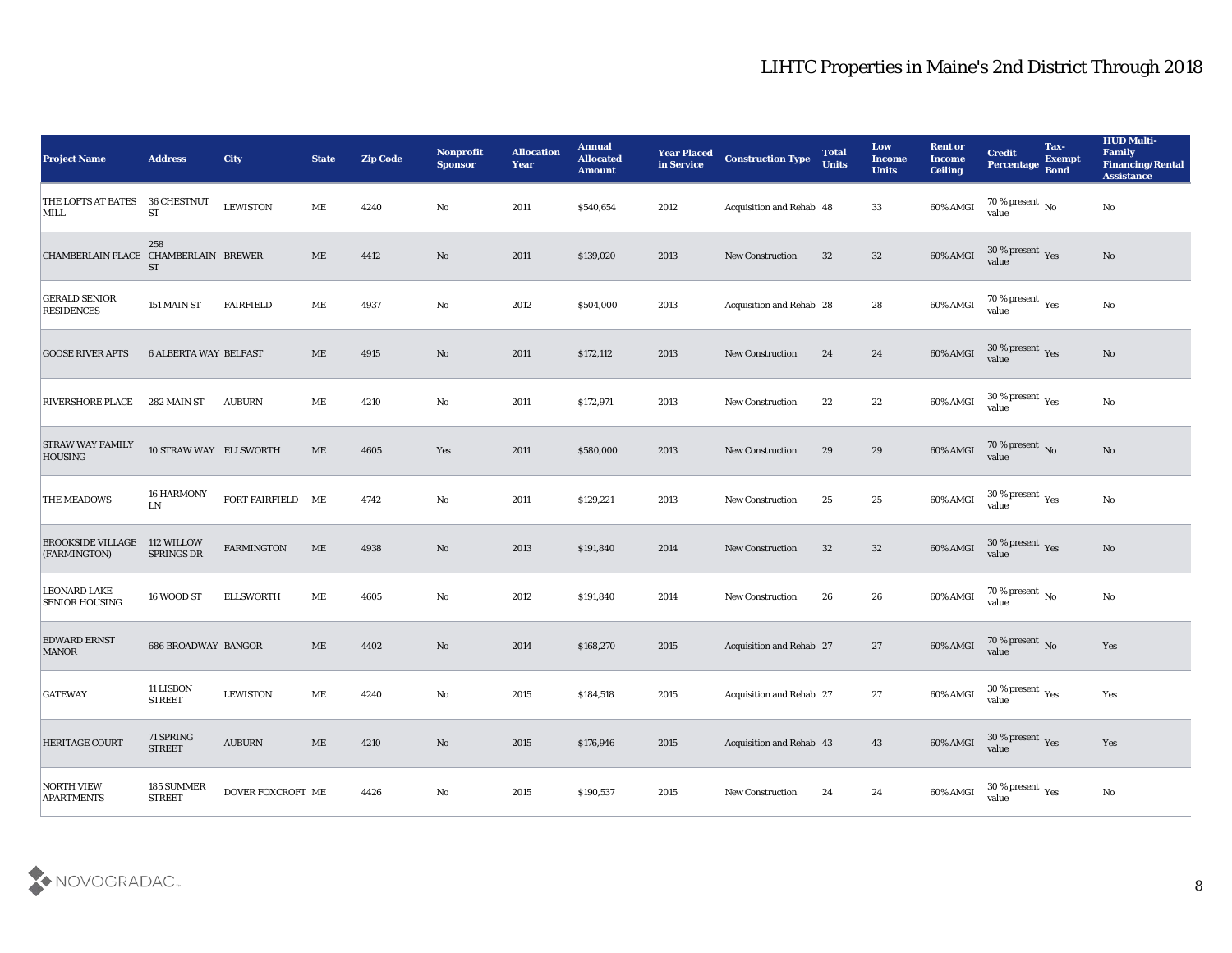| <b>Project Name</b>                                            | <b>Address</b>                                         | City            | <b>State</b>        | <b>Zip Code</b> | Nonprofit<br><b>Sponsor</b> | <b>Allocation</b><br><b>Year</b> | <b>Annual</b><br><b>Allocated</b><br><b>Amount</b> | <b>Year Placed</b><br>in Service | <b>Construction Type</b>                                                                        | <b>Total</b><br><b>Units</b> | Low<br><b>Income</b><br><b>Units</b> | <b>Rent or</b><br><b>Income</b><br><b>Ceiling</b> | <b>Credit</b><br>Percentage        | Tax-<br><b>Exempt</b><br><b>Bond</b> | <b>HUD Multi-</b><br>Family<br><b>Financing/Rental</b><br><b>Assistance</b> |
|----------------------------------------------------------------|--------------------------------------------------------|-----------------|---------------------|-----------------|-----------------------------|----------------------------------|----------------------------------------------------|----------------------------------|-------------------------------------------------------------------------------------------------|------------------------------|--------------------------------------|---------------------------------------------------|------------------------------------|--------------------------------------|-----------------------------------------------------------------------------|
| <b>PINECREST</b>                                               | 39-45<br><b>PINECREST</b><br><b>AVENUE</b>             | <b>SABATTUS</b> | ME                  | 4280            | No                          | 2015                             | \$40,204                                           | 2015                             | Acquisition and Rehab 16                                                                        |                              | 16                                   | 60% AMGI                                          | $30\,\%$ present $\,$ Yes value    |                                      | Yes                                                                         |
| <b>SOMERSET PLACE</b>                                          | 5 SOMERSET<br>PLACE                                    | <b>BREWER</b>   | ME                  | 4412            | No                          | 2014                             | \$425,000                                          | 2015                             | <b>New Construction</b>                                                                         | 28                           | 28                                   | 60% AMGI                                          | $\frac{70\%}{value}$ No            |                                      | No                                                                          |
| <b>LINCOLN GREEN</b>                                           | 11 ABBOTT ST                                           | OLD TOWN        | ME                  | 4468            | No                          | 2015                             | \$154,051                                          | 2015                             | Acquisition and Rehab 30                                                                        |                              | 30                                   |                                                   | 30 % present $\,$ No $\,$<br>value |                                      |                                                                             |
| <b>CHESTNUT PLACE</b>                                          | <b>PARK AND</b><br><b>LISBON</b><br><b>STREETS</b>     | <b>LEWISTON</b> | ME                  | 4240            | $\rm\thinspace No$          | 2015                             | \$298,657                                          | 2015                             | Acquisition and Rehab 72                                                                        |                              | 72                                   | 60% AMGI                                          | $30\,\%$ present $\,$ Yes value    |                                      | Yes                                                                         |
| <b>MALISEET</b><br><b>REVITALIZATION</b><br><b>PROJECT1</b>    | <b>CLOVER COURT</b><br><b>AND PINE</b><br><b>DRIVE</b> | <b>HOULTON</b>  | ME                  | 4730            | No                          | 2012                             | \$434,510                                          | 2015                             | Acquisition and Rehab 28                                                                        |                              | 28                                   | 60% AMGI                                          | $70\,\%$ present $\,$ No value     |                                      | $\mathbf{N}\mathbf{o}$                                                      |
| PLEASANT VIEW<br><b>ACRES</b>                                  | 50 FAIRMOUNT<br><b>STREET</b>                          | <b>LEWISTON</b> | ME                  | 4240            | $\rm\thinspace No$          | 2015                             | \$407,567                                          | 2015                             | Acquisition and Rehab 100                                                                       |                              | 100                                  | $60\%$ AMGI                                       | $30\,\%$ present $\,$ Yes value    |                                      | Yes                                                                         |
| <b>WILTON SENIOR</b><br><b>HOUSING</b>                         | 11 EASTERN<br><b>AVENUE</b>                            | <b>WILTON</b>   | $\operatorname{ME}$ | 4294            | No                          | 2015                             | \$58,627                                           | 2015                             | Acquisition and Rehab 20                                                                        |                              | 20                                   | 60% AMGI                                          | $30\,\%$ present $\,$ Yes value    |                                      | Yes                                                                         |
| <b>SEBASTICOOK RIVER</b><br><b>APARTMENTS</b>                  | 263 ELM<br>${\small\texttt{STREF}}$                    | <b>NEWPORT</b>  | ME                  | 4953            | No                          | 2015                             | \$140,112                                          | 2016                             | <b>New Construction</b>                                                                         | 24                           | 24                                   | 60% AMGI                                          | $30\,\%$ present $\,$ Yes value    |                                      | No                                                                          |
| <b>VILLAGE CENTRE</b><br><b>FAMILY APTS</b>                    | 266 CENTER<br><b>STREET</b>                            | <b>BREWER</b>   | $\operatorname{ME}$ | 4412            | No                          | 2014                             | \$898,562                                          | 2016                             | New Construction                                                                                | $\bf{0}$                     | 48                                   | 60% AMGI                                          | $70\,\%$ present $\,$ No value     |                                      | $\mathbf{N}\mathbf{o}$                                                      |
| PIERCE PLACE                                                   | <b>238 PARK</b><br>${\small\texttt{STREF}}$            | <b>LEWISTON</b> | ME                  | 4240            | No                          | 2015                             | \$588,404                                          | 2017                             | Both New Construction 62<br>and $\ensuremath{\mathrm{A}}\xspace/\ensuremath{\mathrm{R}}\xspace$ |                              | 62                                   | 60% AMGI                                          | 70 % present<br>value              |                                      | Yes                                                                         |
|                                                                |                                                        |                 |                     |                 |                             |                                  |                                                    |                                  |                                                                                                 |                              |                                      |                                                   |                                    |                                      |                                                                             |
| 114 Projects Reported                                          |                                                        |                 |                     |                 |                             |                                  | \$25,391,232                                       |                                  |                                                                                                 | 3,199                        | 3,170                                |                                                   |                                    |                                      |                                                                             |
| Location: Maine's 2nd District (Congressional District, 116th) |                                                        |                 |                     |                 |                             |                                  |                                                    |                                  |                                                                                                 |                              |                                      |                                                   |                                    |                                      |                                                                             |